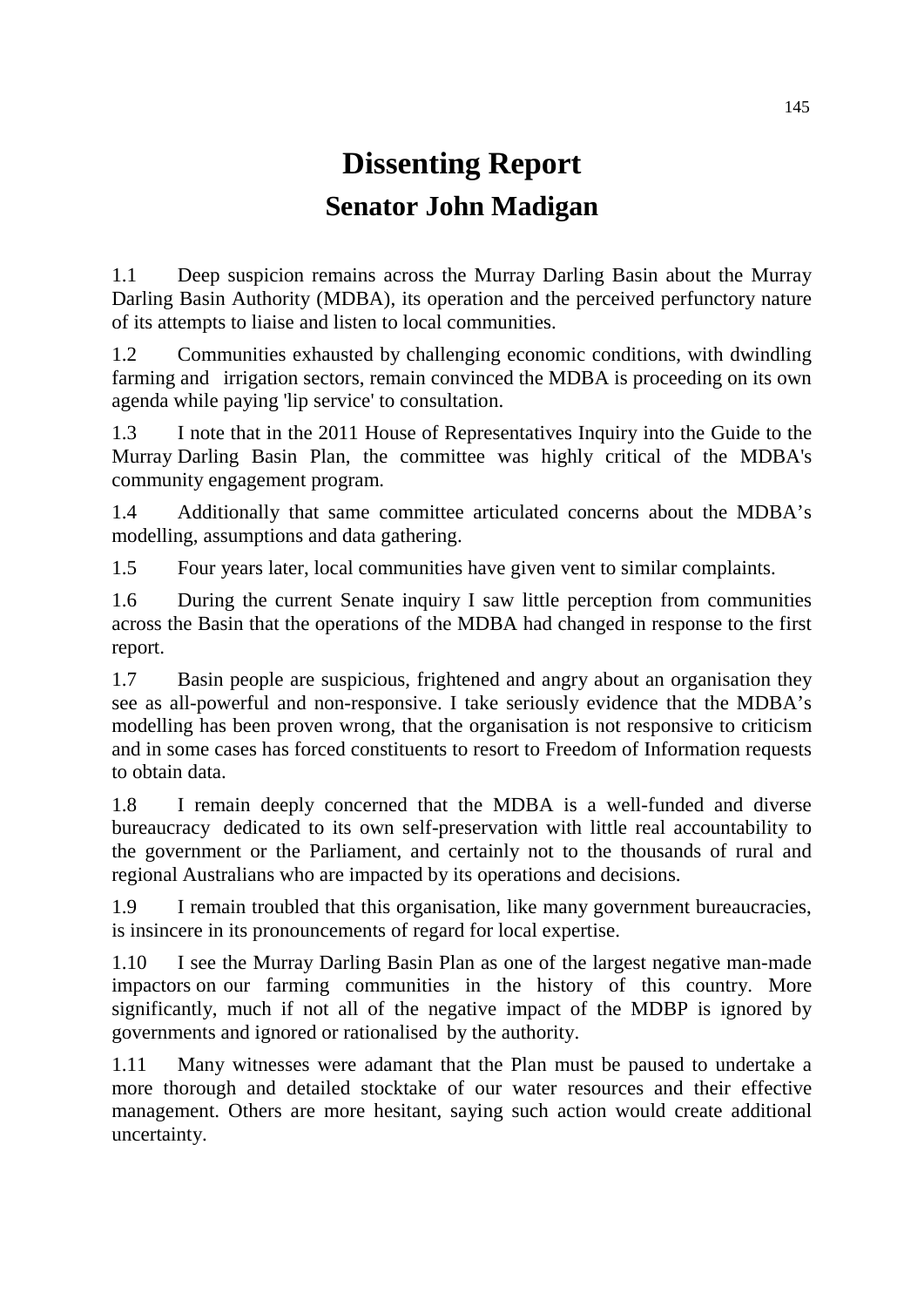1.12 Water resource management is now exceedingly complex, controlled by a growing number of bureaucracies and administered by the Commonwealth and relevant state governments.

1.13 It's clear to many – and I share their view – the Plan is not working. The destructive impact on the farmers, irrigators and communities who live and work in our food bowl is considerable. Water is our most precious resource.

1.14 For the thousands who have been fighting this plan and this bureaucracy for years now, it will be a tragedy if this report is shelved without appropriate and clear government response and action.

1.15 Additionally I make the following recommendations.

## **Recommendation 1**

**1.16 The Commonwealth** *Water Act 2007* **must be amended to indisputably give equal balance to the triple bottom line i.e. social, economic and environmental values.**

**Recommendation 2**

**1.17 The** *Water Act 2007* **must be amended to remove reference to the 450GL and links to the Sustainable Diversion Adjustment mechanism. The \$1.77 billion must be redirected to meet other objectives arising from the Basin Plan.**

**Recommendation 3**

**1.18 We must review the MDBA's Regulatory Impact Statement (2012) to account for omissions and inclusion of relevant information evident in the implementation phase of the Murray Darling Basin Plan.**

### **Recommendation 4**

**1.19 We must amend/extend current timeframes and project eligibility for the Sustainable Diversion Limits (SDL) adjustment mechanism.**

**Recommendation 5**

**1.20 We must have an allowance within the scope of 650GL of SDL projects to enable adaptive management and the development of further project options to deliver environmental outcomes that may not be fully explored or developed prior to the June 2016 deadline.**

### **Recommendation 6**

**1.21 The Murray Darling Basin Plan's focus on flow objectives to the Lower Lakes must be reviewed to avoid massive third party impacts (social, economic and environment) on Basin communities. The Plan must incorporate the physical realities of the Murray, Edward and Wakool and Goulburn river systems and acknowledge that the Murray Darling Basin Authority's proposed flow targets to the SA border are unachievable.**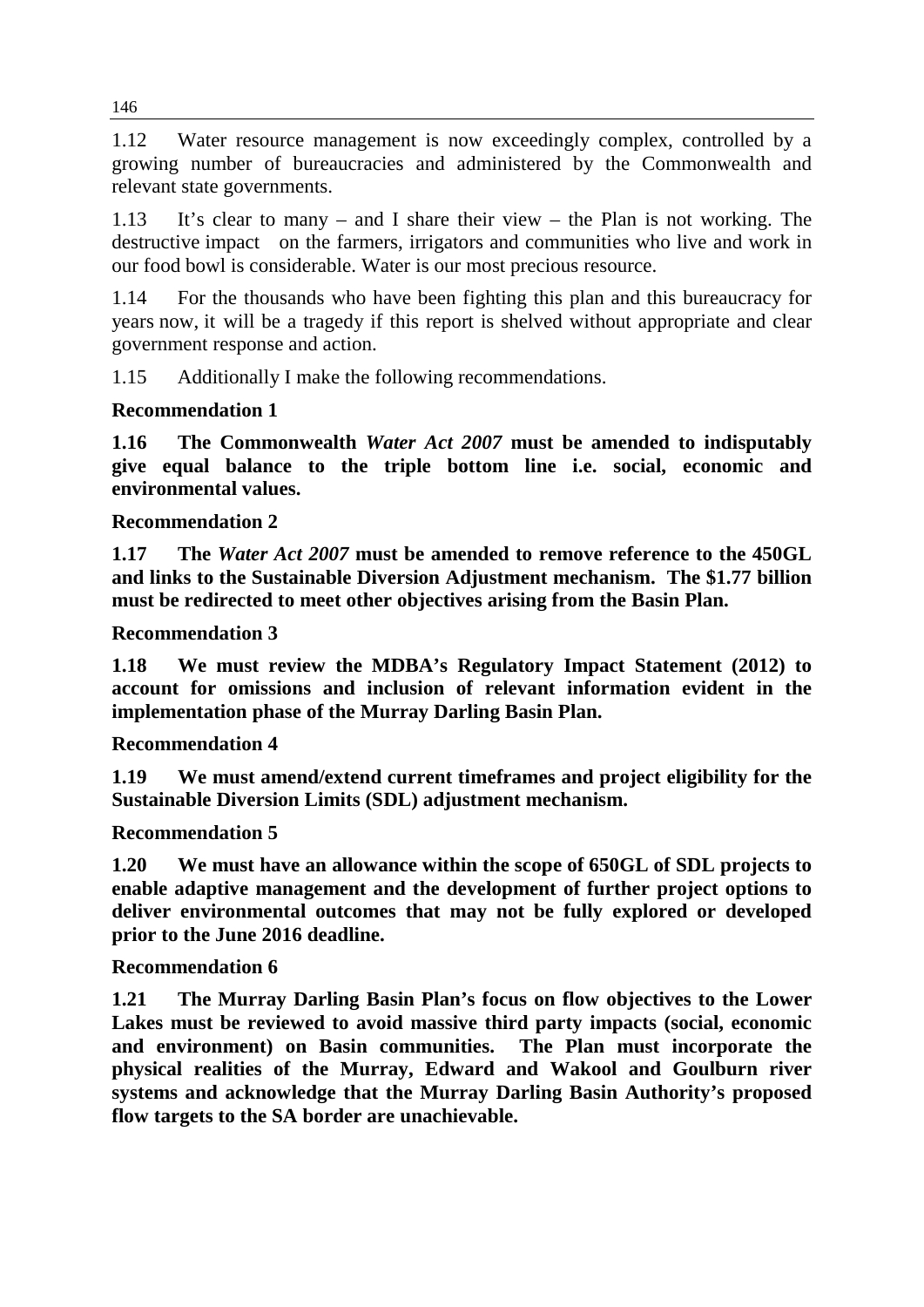**Recommendation 7**

**1.22 Federal, New South Wales, Victoria and South Australian governments should be encouraged to investigate the development of localised projects in South Australia to deliver environmental benefits for the Coorong, Lower Lakes and Murray Mouth. Federal investments should be on the condition that SDL credits generated help offset the shared downstream targets for the Murray (971GL.) (The Coorong Connector should not be considered unless part of a broader package of measures.)**

**Recommendation 8**

**1.23 We need an independent investigation of the accountability, performance and independence of the MDBA with emphasis on the basis and validity of its conclusions and recommendations to government in the development and implementation of the Murray Darling Basin Plan.** 

**Recommendation 9**

**1.24 The MDBA must be instructed and made accountable to facilitate open access and transparency on all of its models and assumptions used in decisions associated with the Plan.**

**Recommendation 10**

**1.25 The MDBA's roles, responsibilities and future functions must be reviewed and restructured to incorporate regional decisions in all aspects of the Basin Plan – social, economic, environment.** 

**Recommendation 11**

**1.26 The Federal Government must cease acquisition of further productive water (except for strategic benefits which is agreed to by relevant parties) until there has been a full analysis of social and economic impacts, an evaluation of environmental benefits achieved with water already acquired and it is evident there will be no adverse third party impacts on irrigation and private property.** 

**Recommendation 12**

**1.27 Federal and state governments must be completely transparent and ensure full consultation with affected parties and stakeholders on all Murray Darling Basin Plan implementation decisions. This includes the Sustainable Diversion Limits adjustment mechanism, the Constraints Management Strategy and any proposed river or storage dam operational changes to ensure decisions do not undermine the reliability of irrigation supplies or property rights of private landholders or cause detrimental environmental impacts.**

**Recommendation 13**

**1.28 The Constraints business cases must provide a realistic, compelling case, developed in full consultation with affected stakeholders, and establish that proposed measures will be achievable and will deliver the expected outcomes. The cases must provide a positive case for investment before any decisions to proceed are made.**